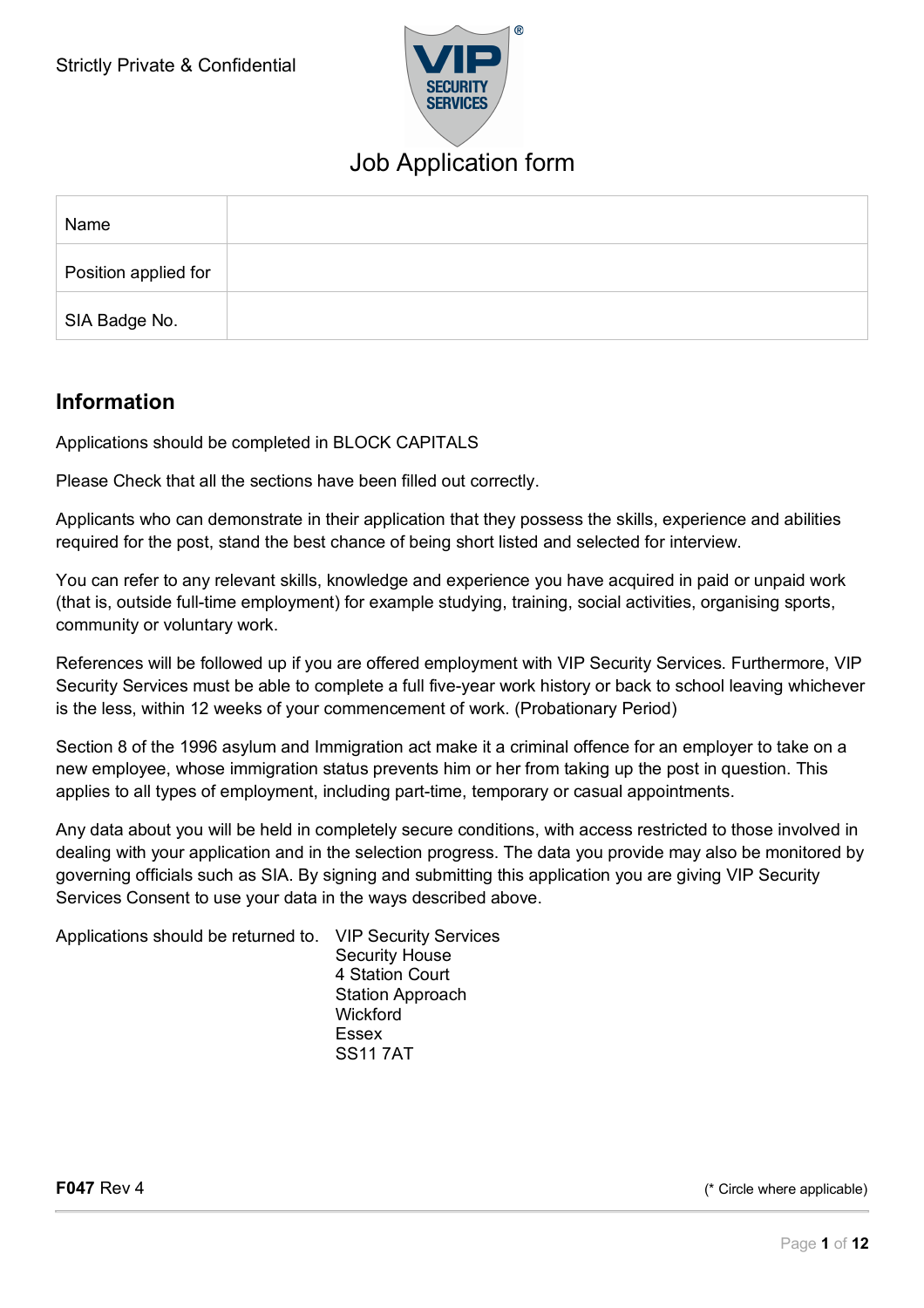

### **Security Screening /Vetting**

Your potential employment within the security industry is dependent on security screening, which is governed by the British standard 7858 (BS 7858).

To ensure that the integrity of each applicant is of a suitable standard to work in a position of trust, we will need to check either for the last five years or back to your completion of full time education if less than five years.

In completing the application form you must give as much information as possible. We will confirm your education and/or employment history on a continuous month-by-month basis.

We will contact each of you previous employers and/or educational establishments within twelve weeks.

We will need to contact your current employer before we are able to complete a 5-year screening. Permission to do so is a condition of the offer of provisional employment. If such permission is withheld this offer will be withdrawn if the security screening cannot be concluded satisfactory.

### **Previous employment details should include**

- Date of start and finish of employment in month and years.
- Name of line manager and your position within the company at the time of leaving
- Full name and address of company
- Full telephone number of company

It is important to detail each job that you have had no matter how short the contract. In the case of working through an agency it is necessary to give only the agency name address and contact.

### **In the case of unemployment or gaps in employment**

Where you have been registered with an unemployment service office, you will be required to fill in the appropriate form **F167 Unemployment Confirmation** (please ask for one during your interview).

Where you have been, unemployed and have not been registered with an employment service office, please nominate a character referee who is not related to you and can verify by knowing you at the time that you were unemployed for the dates shown. Please supply name address and telephone number.

### **Previous education should be detailed as follows**

- Name, full address and telephone number of School/College/University.
- Date of start and finish of education in months and years
- Qualifications you acquired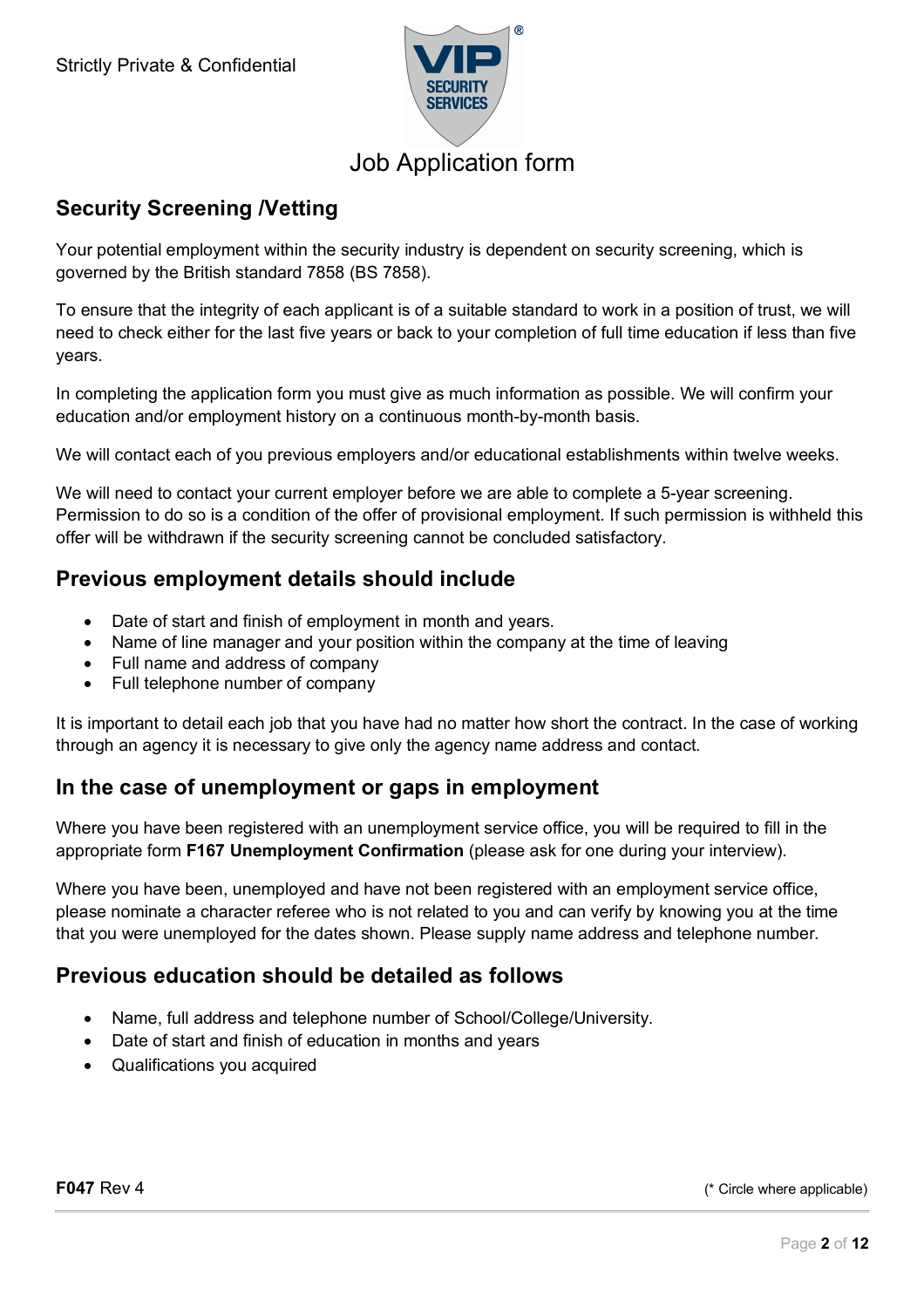

### **Character referees**

You must seek permission from character referees. As we will write/telephone them to confirm the information you have supplied.

Please nominate two (2) people who you have known for at least 2 years within the last 5 years. These people should not be related to you but may be a current or previous colleague.

Details required

- Full name, address including postcode
- Full telephone number
- Length of time you have known the character referee.

### **Financial history**

From the 1<sup>st</sup> of January 2007, all applicants must undergo a financial history check in accordance with screening and vetting BS 7858.

### **Probationary period of employment**

All remaining references will be checked within a twelve-week period. (Probationary Period)

Failure to meet the security screening standards of VIP Security Services will result in an immediate termination of your probationary employment.

### **Criminal offences**

As part of our security screening process we ask you to declare any previous criminal proceedings you may have had taken against you. Please give full details.

VIP Security Services complies with the provisions of rehabilitation of offender's act 1974 stating that convictions that have been 'spent' must be ignored.

#### **I HAVE READ THE ABOVE WITH AN UNDERSTANDING**

#### **I ACCEPT AND AGREE TO THE COMPANY POLICY.**

| <b>Printed Name</b> |  |
|---------------------|--|
| Signature           |  |
| Date                |  |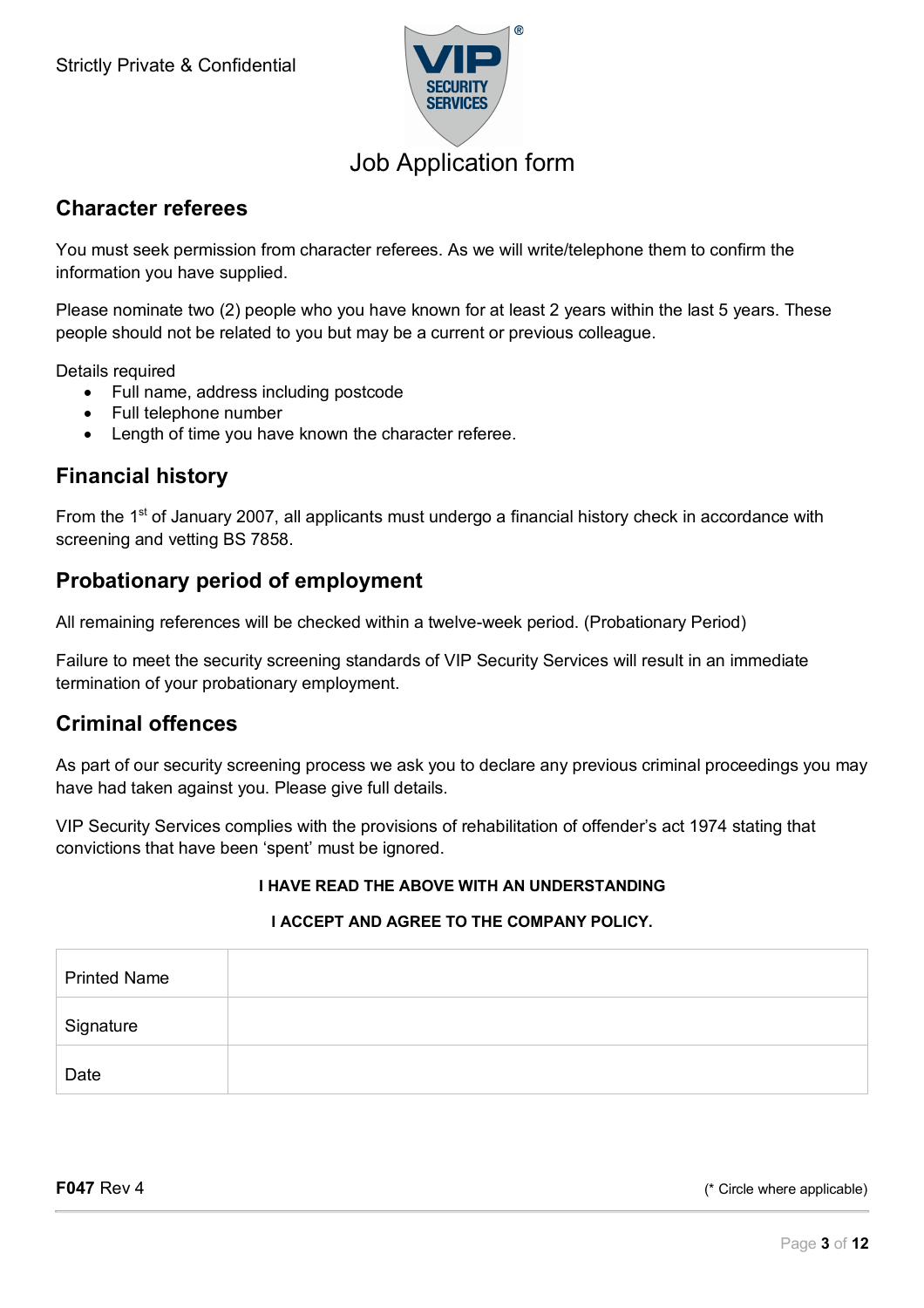

**Applications will only be processed when all the sections of this form are completed. Every question MUST be answered. If not applicable write N/A. Please complete this form using a ball point pen.**

| How did you hear about this vacancy?                                         |                                                         |  |  |
|------------------------------------------------------------------------------|---------------------------------------------------------|--|--|
| 1. Title:<br>*Miss /Mr/Mrs/Ms<br><b>OTHER</b><br>(Please Specify)            | 2. Surname                                              |  |  |
| 3. Forenames                                                                 | 4. Maiden - Former names                                |  |  |
| <b>5. Current Address</b>                                                    | 6. How long have you lived at your present<br>address?  |  |  |
| Full postal address                                                          | Years<br><b>Months</b>                                  |  |  |
| Postcode<br>7. Previous Address (if current is less than 3<br>years)         | 8. How long have you lived at your previous<br>address? |  |  |
| Full postal address                                                          | Years<br><b>Months</b>                                  |  |  |
| Postcode                                                                     |                                                         |  |  |
| 9. Home Telephone Number                                                     | <b>Mobile Telephone Number</b>                          |  |  |
| <b>Email Address</b>                                                         |                                                         |  |  |
| May we use this email to contact you or send important information YES - NO* |                                                         |  |  |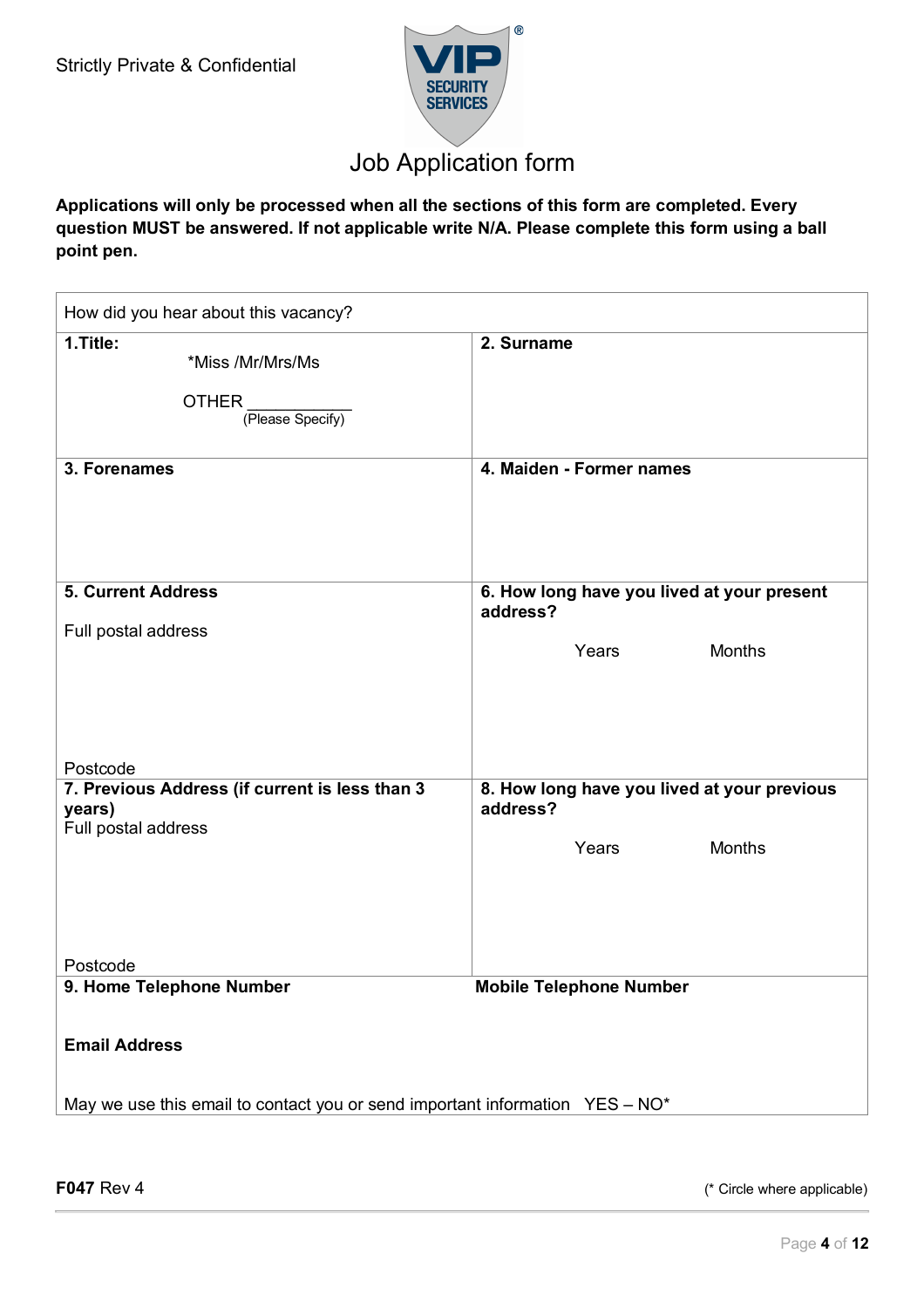

| 10. Date of Birth                                                                                             | 11. Place of Birth               |  |  |
|---------------------------------------------------------------------------------------------------------------|----------------------------------|--|--|
| 12. Country of birth                                                                                          | 13. Nationality                  |  |  |
| 14. National Insurance Number (N.I.)                                                                          | 15. Religion / Belief            |  |  |
| 16. In accordance with the commission for racial equality's practice. Please describe your ethnic<br>origins. |                                  |  |  |
| *African – Asian – Caribbean and West Indian – Caucasian – British Black – Other                              | (please specify)                 |  |  |
| 17. Right to work in the UK                                                                                   |                                  |  |  |
| Are there any restrictions on your right to work in the UK? YES - $NO*$                                       |                                  |  |  |
| If yes, please state restrictions and the expiry date of any permissions.                                     |                                  |  |  |
| 18. Marital or Civil Partner Status<br>Married – Single – Divorced – Separated – Widow(er) – Other            |                                  |  |  |
|                                                                                                               | (please specify)                 |  |  |
| 19. Emergency Contact Details                                                                                 |                                  |  |  |
| Full name                                                                                                     | Relationship                     |  |  |
| Address                                                                                                       | <b>Contact Telephone Numbers</b> |  |  |
|                                                                                                               | Home                             |  |  |
| Postcode                                                                                                      | Mobile                           |  |  |
|                                                                                                               | <b>Work</b>                      |  |  |
| Only to be contacted in the case of emergencies                                                               |                                  |  |  |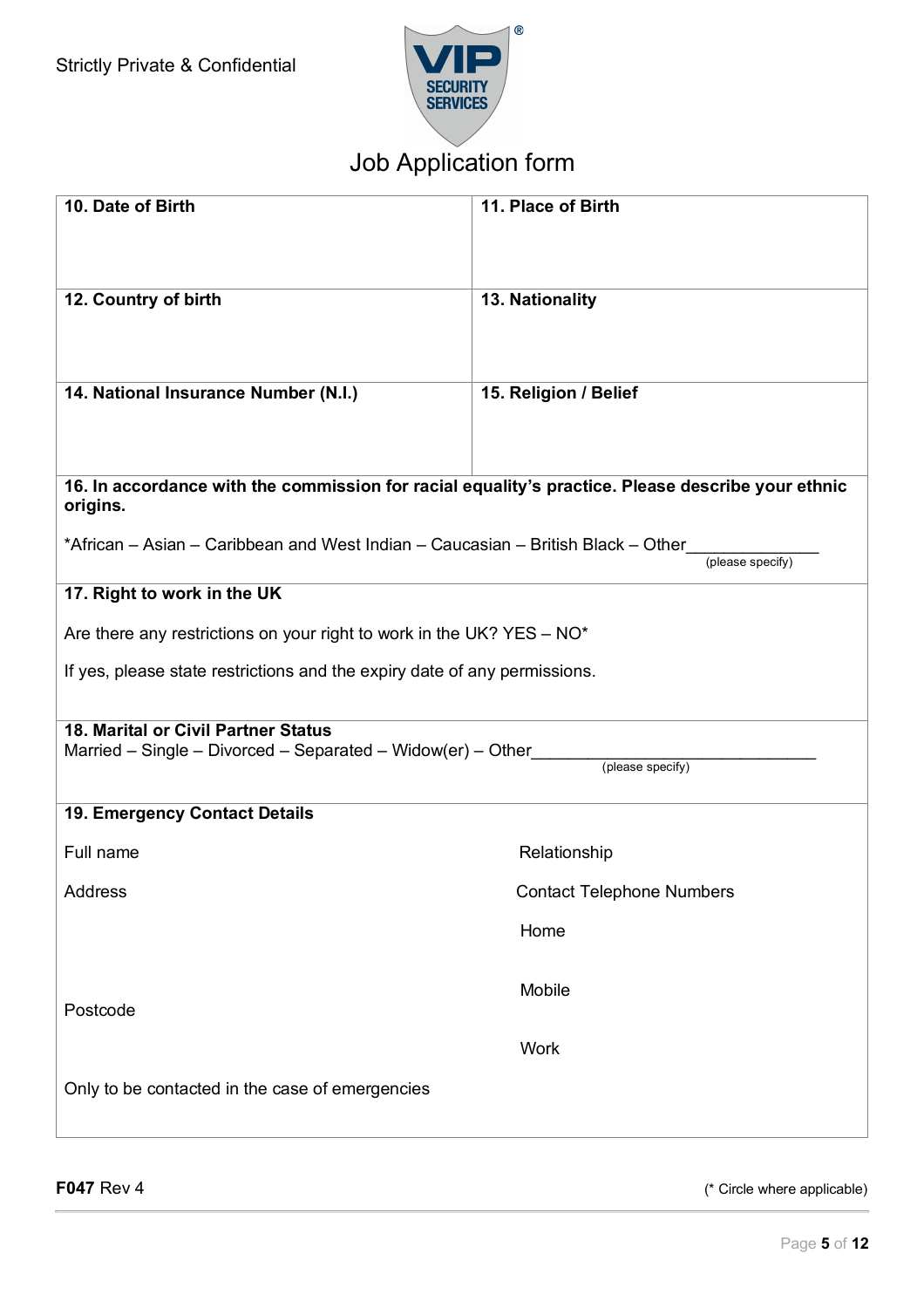

### **20.Criminal Convictions**

| a. Have you or any of your immediate family ever been convicted, fined, imprisoned, or placed on<br>probation. Discharged on payment costs or had any order made against you by a criminal, civil or military<br>court or public authority (excluding minor offences)? YES - NO* |
|----------------------------------------------------------------------------------------------------------------------------------------------------------------------------------------------------------------------------------------------------------------------------------|
| b. Do you have any police convictions? YES - NO*                                                                                                                                                                                                                                 |
| c. Are any prosecutions pending against you? $YES - NO^*$                                                                                                                                                                                                                        |
| d. Have you ever been subject to bankruptcy proceeding? YES - NO*                                                                                                                                                                                                                |
| e. Are there any outstanding county court judgements for debt? $YES - NO*$                                                                                                                                                                                                       |
| If the answer to any of the above questions is YES please provide full details, or answer with NONE                                                                                                                                                                              |
|                                                                                                                                                                                                                                                                                  |
|                                                                                                                                                                                                                                                                                  |
|                                                                                                                                                                                                                                                                                  |
|                                                                                                                                                                                                                                                                                  |
| Please continue on separate paper and attach if required                                                                                                                                                                                                                         |
| 21. Have you any relatives working for the company? $YES - NO*$                                                                                                                                                                                                                  |
| If YES, please State Name                                                                                                                                                                                                                                                        |
| Have you previously applied or obtained a position with VIP Security Services? YES – NO*                                                                                                                                                                                         |
|                                                                                                                                                                                                                                                                                  |
|                                                                                                                                                                                                                                                                                  |
| <b>22.Driving License</b><br>Do you possess a current UK Driving Licence? YES - NO*<br>Full - Provisional*                                                                                                                                                                       |
| 16 Digit Driving Licence Number                                                                                                                                                                                                                                                  |
| Issued date<br>Expiry date                                                                                                                                                                                                                                                       |
| Please provide full details of any endorsements or other motoring convictions during the past 5 years, or<br>answer with NONE.                                                                                                                                                   |
|                                                                                                                                                                                                                                                                                  |
| Do you own or have access to a vehicle YES - NO*                                                                                                                                                                                                                                 |
| We will require both parts (where applicable) of your driving licence to obtain copies.                                                                                                                                                                                          |
| F047 Rev 4<br>(* Circle where applicable)                                                                                                                                                                                                                                        |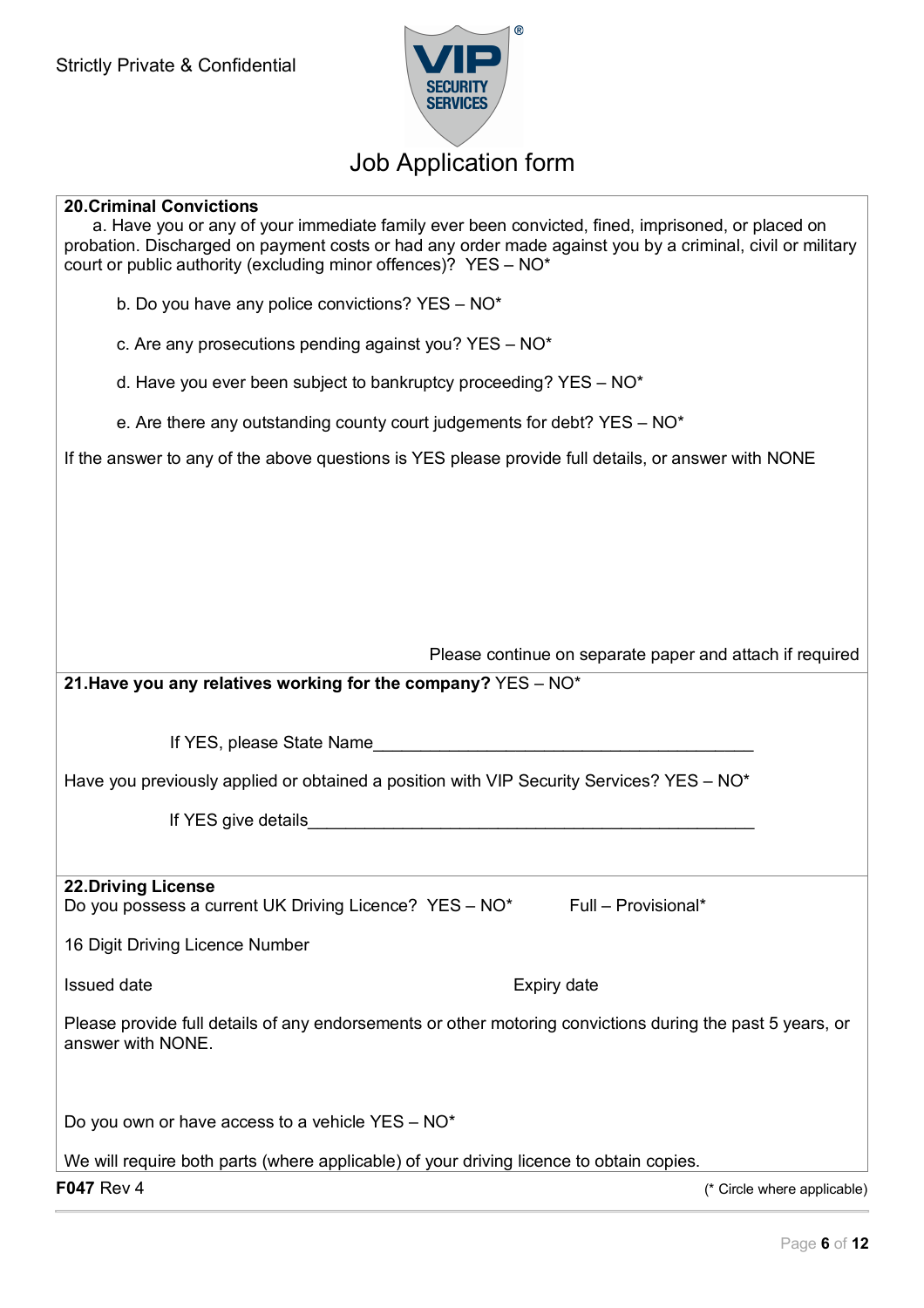

| 23. Education and Qualifications (state name and address of last school attended)                                                                        |       |    |                               |  |
|----------------------------------------------------------------------------------------------------------------------------------------------------------|-------|----|-------------------------------|--|
| Secondary School College or University                                                                                                                   | Dates |    | Exams results, Qualifications |  |
| Attended (name and address)                                                                                                                              | From  | to | gained                        |  |
|                                                                                                                                                          |       |    |                               |  |
|                                                                                                                                                          |       |    |                               |  |
| First aid / Fire Fighting / Fire Marshal / Manual Handling certificates YES - NO*<br>Not necessary as training will be given to the successful applicant |       |    |                               |  |
| If YES give details                                                                                                                                      |       |    |                               |  |
| Other Qualifications use this space to write down other qualifications that you may believe will help in<br>your application.                            |       |    |                               |  |
|                                                                                                                                                          |       |    |                               |  |
|                                                                                                                                                          |       |    |                               |  |
|                                                                                                                                                          |       |    |                               |  |

### **24. Employment History**

**Starting with your last or present employer**, give details of your employment history, with FULL POSTAL ADDRESS for the past 5 years or since leaving full time education.

- Include periods of self-employment
	- $\triangleright$  supply the details of your Accountant (Name and full address)
- Details any military service.
- Periods of unemployment.
	- Ø Remember to ask for the form **F167 Unemployment Confirmation**
	- $\triangleright$  Giving details of the benefit office address and benefit received
	- $\triangleright$  If you did not register with the department of unemployment, then put down NOT REGISTERED and give details of what you were doing.

May we approach your previous employer YES - NO\*

If NO, we will not contact your current employer until a job position has been offered.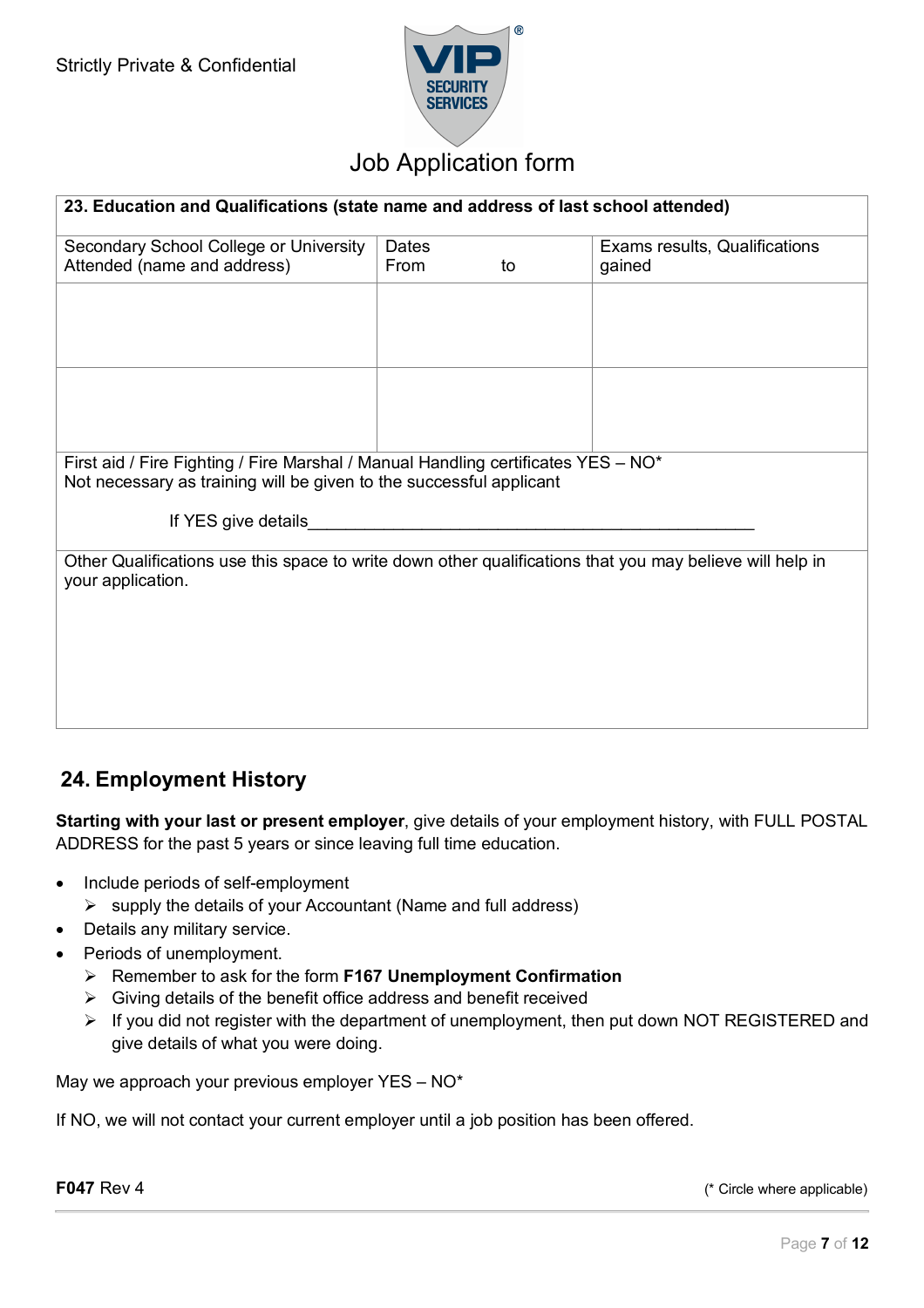

| Name and full postal address of<br>previous employer - Jobcentre - DSS<br>office | Details            | Employment -<br><b>Unemployment Dates</b> |            |
|----------------------------------------------------------------------------------|--------------------|-------------------------------------------|------------|
| Company                                                                          | Position held      | From                                      | To         |
| <b>Address</b>                                                                   | Reporting to       |                                           |            |
| Postcode                                                                         | Basic wage         | Month/Year                                | Month/Year |
| <b>Telephone Number</b>                                                          | Reason for leaving |                                           |            |

| Name and full postal address of<br>previous employer - Jobcentre - DSS<br>office | Details            | Employment -<br><b>Unemployment Dates</b> |            |
|----------------------------------------------------------------------------------|--------------------|-------------------------------------------|------------|
| Company                                                                          | Position held      | From                                      | To         |
| Address                                                                          | Reporting to       |                                           |            |
| Postcode                                                                         | Basic wage         | Month/Year                                | Month/Year |
| <b>Telephone Number</b>                                                          | Reason for leaving |                                           |            |

| Name and full postal address of<br>previous employer - Jobcentre - DSS<br>office | Details            | Employment -<br><b>Unemployment Dates</b> |            |
|----------------------------------------------------------------------------------|--------------------|-------------------------------------------|------------|
| Company                                                                          | Position held      | From                                      | To         |
| <b>Address</b>                                                                   | Reporting to       |                                           |            |
| Postcode                                                                         | Basic wage         | Month/Year                                | Month/Year |
| <b>Telephone Number</b>                                                          | Reason for leaving |                                           |            |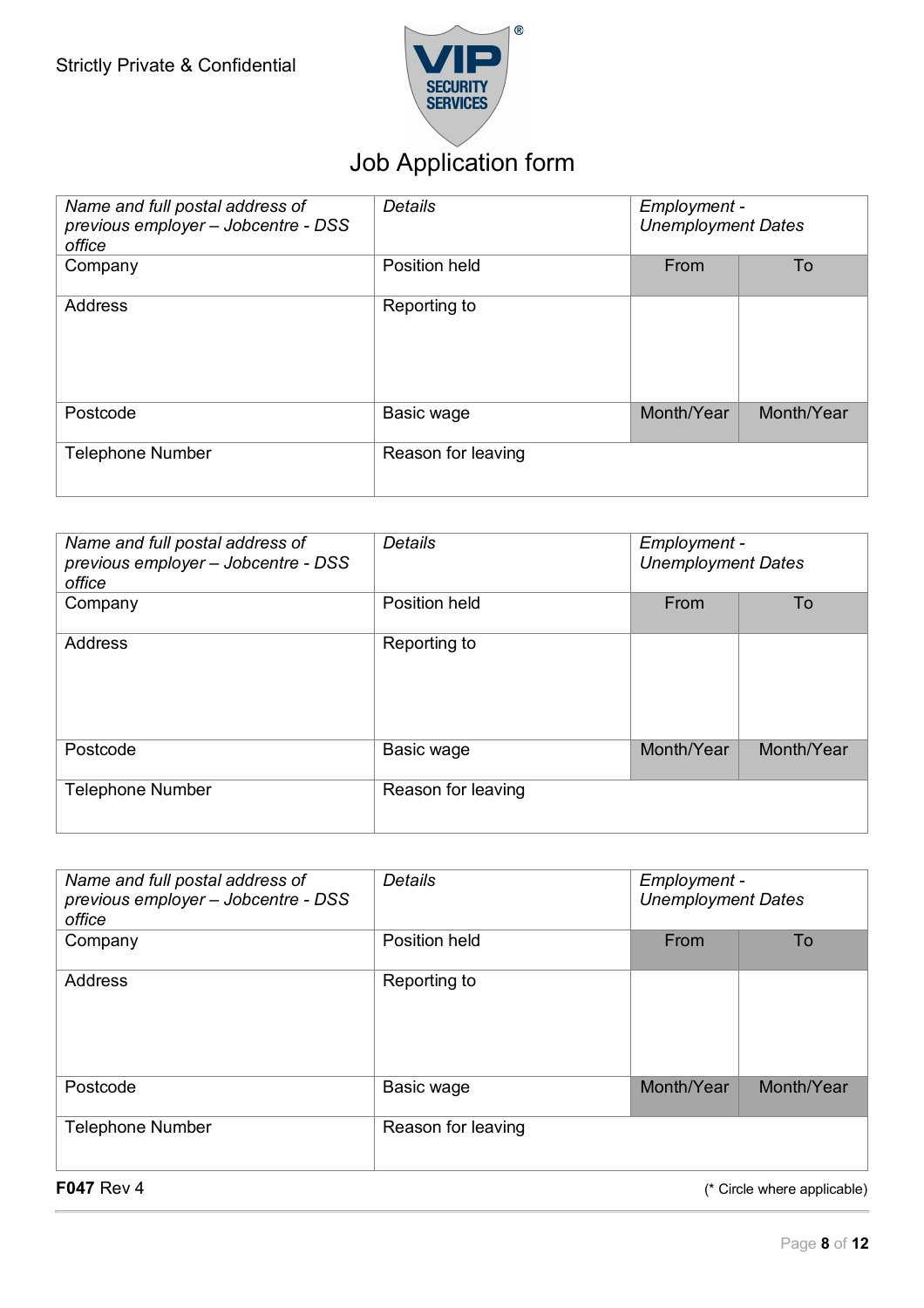

| Name and full postal address of<br>previous employer - Jobcentre - DSS<br>office | Details            | Employment -<br><b>Unemployment Dates</b> |            |
|----------------------------------------------------------------------------------|--------------------|-------------------------------------------|------------|
| Company                                                                          | Position held      | From                                      | To         |
| <b>Address</b>                                                                   | Reporting to       |                                           |            |
| Postcode                                                                         | Basic wage         | Month/Year                                | Month/Year |
| <b>Telephone Number</b>                                                          | Reason for leaving |                                           |            |

| Name and full postal address of<br>previous employer - Jobcentre - DSS<br>office | Details            | Employment -<br><b>Unemployment Dates</b> |            |
|----------------------------------------------------------------------------------|--------------------|-------------------------------------------|------------|
| Company                                                                          | Position held      | From                                      | To         |
| Address                                                                          | Reporting to       |                                           |            |
| Postcode                                                                         | Basic wage         | Month/Year                                | Month/Year |
| <b>Telephone Number</b>                                                          | Reason for leaving |                                           |            |

| Name and full postal address of<br>previous employer - Jobcentre - DSS<br>office | Details            | Employment -<br><b>Unemployment Dates</b> |            |
|----------------------------------------------------------------------------------|--------------------|-------------------------------------------|------------|
| Company                                                                          | Position held      | From                                      | To         |
| <b>Address</b>                                                                   | Reporting to       |                                           |            |
| Postcode                                                                         | Basic wage         | Month/Year                                | Month/Year |
| <b>Telephone Number</b>                                                          | Reason for leaving |                                           |            |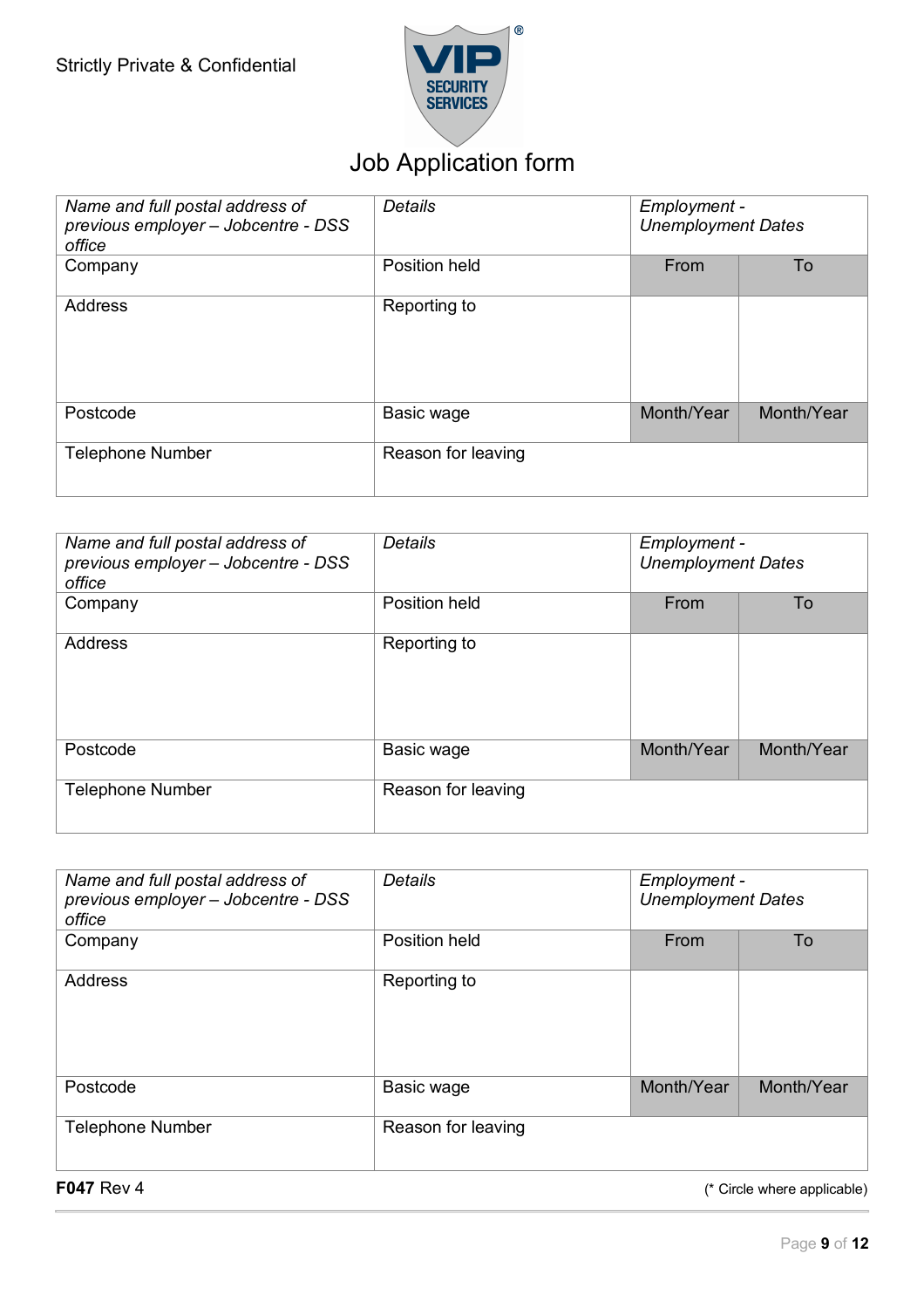

### **25. Personal references**

Give the names and addresses of two people. Who have known you for at least 2 years within the last five years and who will give us a written reference. They should not be a relative of yours or a relative of each other.

| $1st$ Referee  |                            |
|----------------|----------------------------|
| Name           | <b>Full Postal Address</b> |
|                |                            |
|                |                            |
|                |                            |
| Occupation     | Postcode                   |
|                | Email:                     |
|                |                            |
| How long Known | <b>Telephone Number</b>    |
|                |                            |
|                |                            |

| $2nd$ Referee  |                            |
|----------------|----------------------------|
| Name           | <b>Full Postal Address</b> |
|                |                            |
|                |                            |
|                |                            |
| Occupation     | Postcode                   |
|                | Email:                     |
|                |                            |
|                |                            |
| How long Known | <b>Telephone Number</b>    |
|                |                            |

**Additional vetting information** - Use this space to tell us anything else you think we may need to know regarding your employment history.

I understand that any appointment made will be subject to complete and satisfactory references being received by VIP Security Services.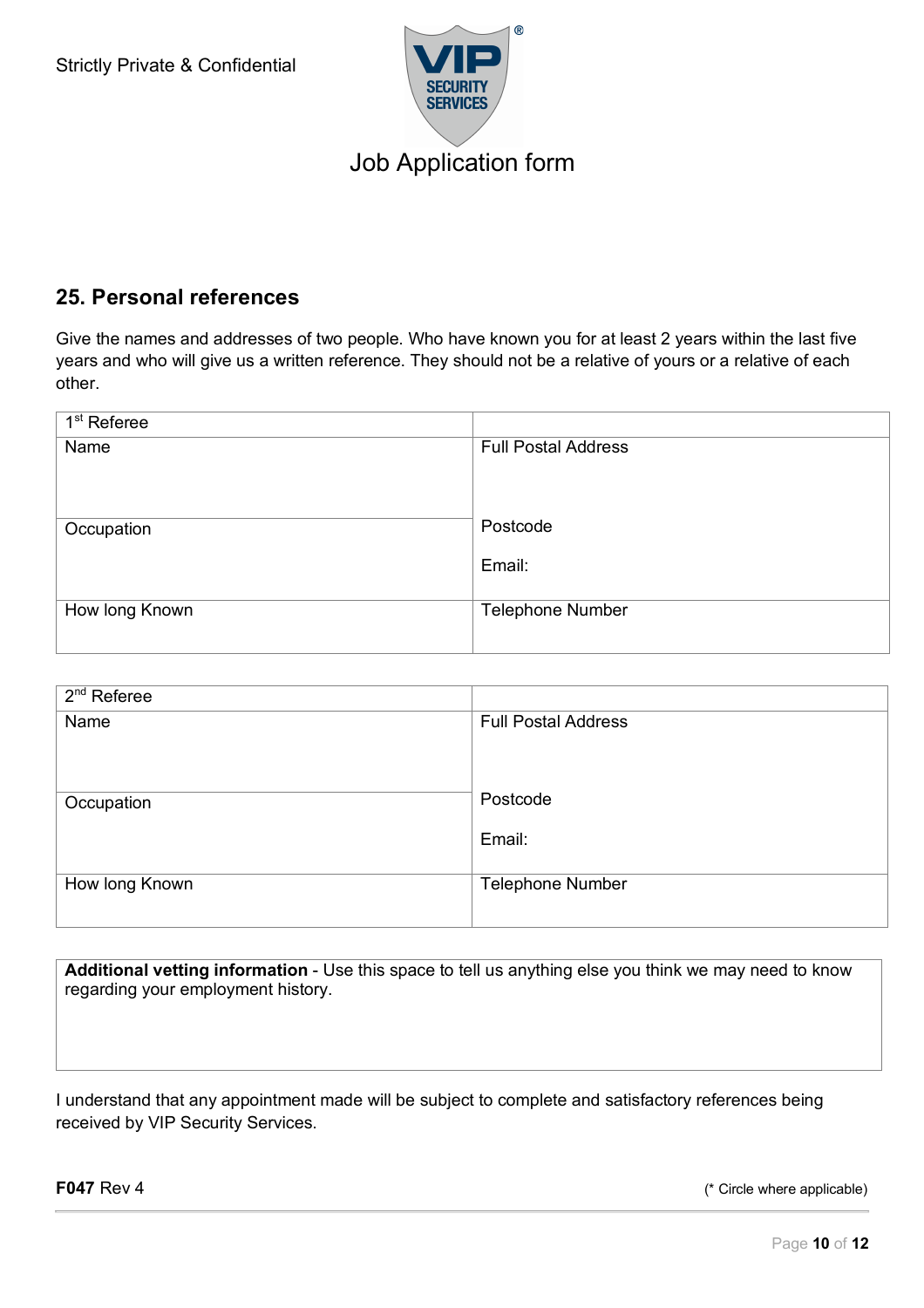

### **Data protection**

Information from this application may be processed for purposes permitted under the General Data Protection Regulation. Individuals have, on written request, the right of access to personal data held about them.

The organisation treats personal data collected during the recruitment process in accordance with its data protection policy.

### **Declaration**

I understand that employment with the VIP Security Services is subject to the references and security screening in accordance with BS7858.

I undertake to co-operate with VIP Security Services in providing any additional information required to meet these criteria.

I authorise VIP Security Services to approach previous employers, Schools, Colleges, Universities, character references or Government Agencies to verify the information I have provided is correct.

I authorise VIP Security Services to obtain a financial history search with a credit reference agency, which will keep a record of that search and may share that information with other credit reference agencies.

I understand that some of this information will be kept on a computer and some or all will be kept in manual records.

I consent to VIP Security Services reasonable processing of any sensitive personal information obtained for the purposes of establishing my medical condition and future fitness to perform my duties. I accept that I may be required to undergo a medical examination where requested by VIP Security Services. Subject to the Access to Medical Records Act 1988. I consent to the results of such examinations to be given to VIP Security Services. I understand and agree that if so required I will make Statutory Declaration in accordance with the provisions of the Statutory Act 1835, in confirmation of previous employment or unemployment.

I hereby certify that to the best of my knowledge, the details I have given in this application form are complete and correct.

I understand that any false statement or omission to VIP Security Services or its representatives may render me liable to dismissal without notice.

I understand that if I wish to terminate my employment that a minimum of 2 weeks notice, in writing, must be given,

During my probationary period notice by the company is one weeks' notice or the end of the 12 weeks probationary period whichever is soonest. One weeks' notice will be given thereafter.

#### **SIGNATURE**

#### **PRINT NAME DATE**

**PLEASE NOTE** 

*On submission of your application form you must attach two copies of identification During interview stages, you will be required to bring the original documents which will be certified and handed back to you immediately.*